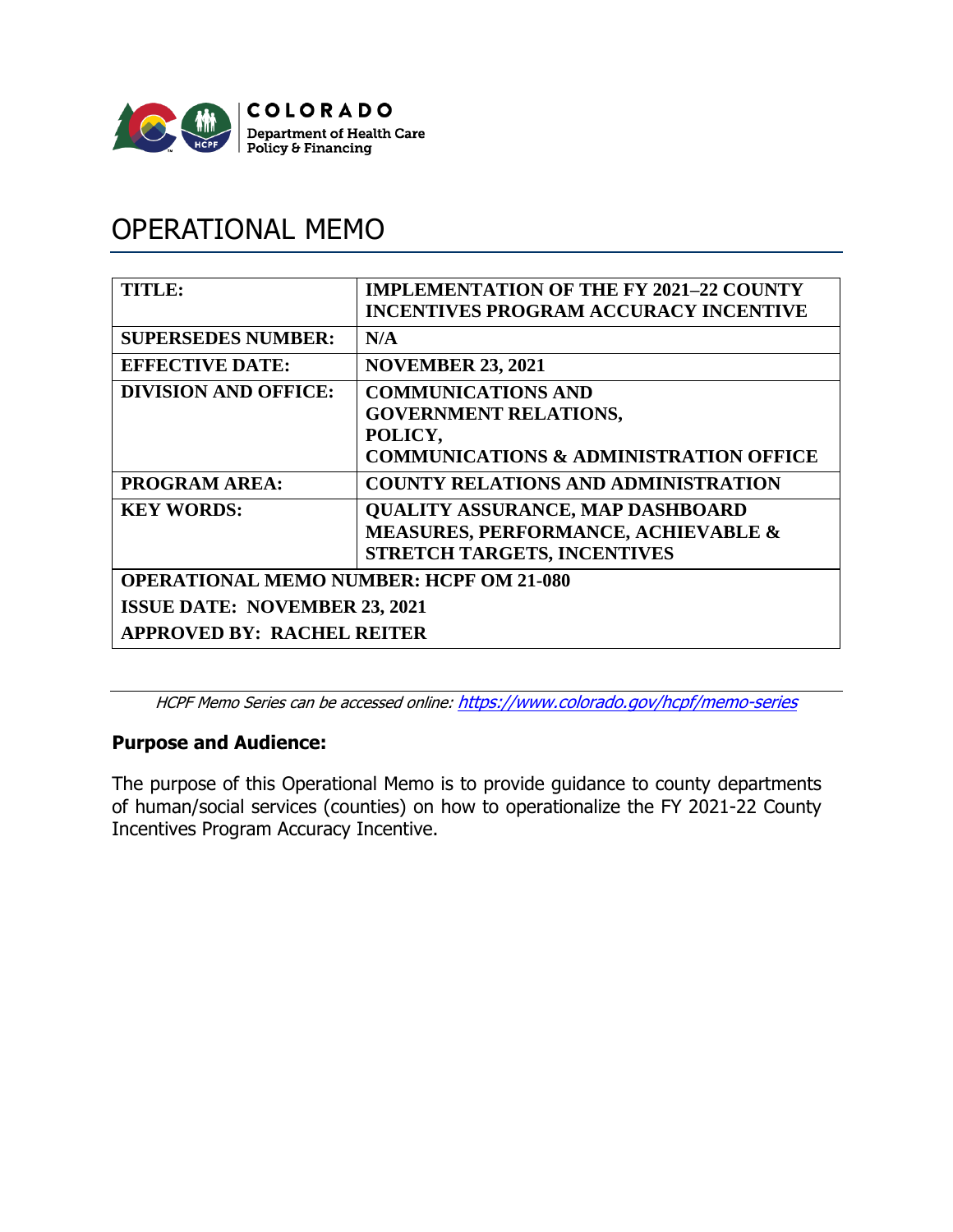

# **Information:**

## **Definitions**

Eligibility Quality Assurance Program – the program which reviews eligibility determinations made for Medical Assistance Programs in the Colorado Benefits Management System.

Medical Assistance Performance Dashboard Program – the program which reports performance measures, targets and information particular to performance management for Medical Assistance Programs.

Performance Measure – a quantification that provides objective evidence of the degree to which a performance result is occurring over time.

Semi-Annual Due Date – the due date(s) for the County Incentives Program, which occur bi-annually, on January 5<sup>th</sup> and July 5<sup>th</sup>.

Target  $-$  a degree of performance that we continuously strive to achieve.

## Purpose and Funding for Accuracy Incentive

The Accuracy Incentive was implemented for county departments of human/social services with the purpose of reducing eligibility determination error rates to meet federal requirements and to ensure compliance with the Eligibility Quality Assurance (EQA) program requirements, case review findings and processes. The EQA program reviews eligibility determinations completed for new applications, redeterminations, and case changes.

The Accuracy Incentive is weighted at thirty-five percent (35%) of the total County Incentives funding for the fiscal year. Counties must meet both Target 1 **and** Target 2 for both Accuracy Performance Measures, as communicated on the "Director Accuracy DB" tab of the MAP Accuracy Dashboard by June 30, 2022. The county's cumulative monthly accuracy data from the EQA reviews will be used to determine if counties met both Target 1 and Target 2 for both Performance Measures to earn an Accuracy Performance Incentive Payment.

## Eligibility Quality Assurance (EQA) Program

The HCPF Eligibility QA team pulls 120 individuals per month to review. This includes actions taken at application, redetermination and case change. The EQA team sends the counties the review findings and provides the county the opportunity to respond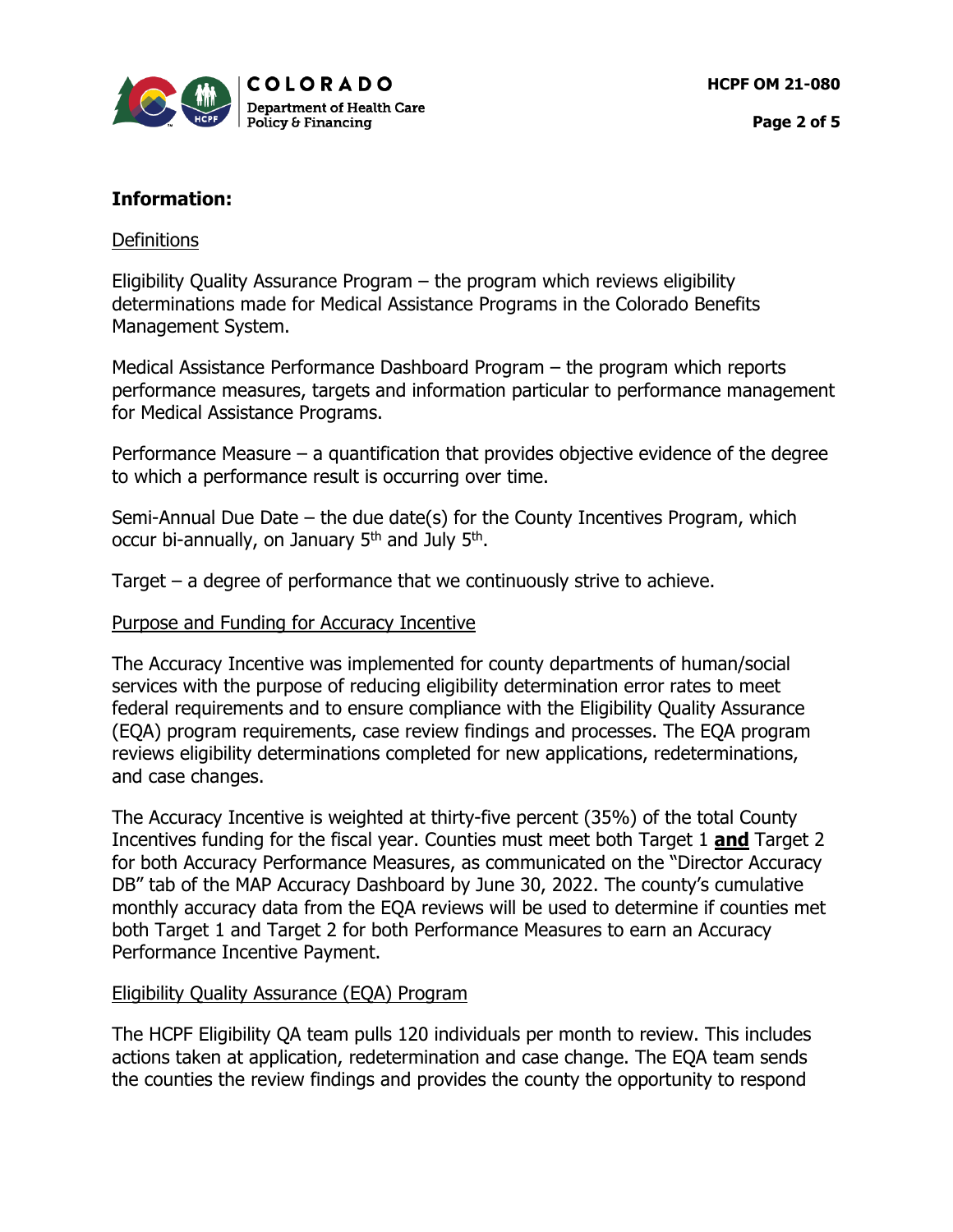

**Page 3 of 5**

on the findings. Counties shall respond to case review findings with rebuttal/concurrence process per [OM 21-057.](https://hcpf.colorado.gov/sites/hcpf/files/HCPF%20OM%2021-057%20HCPF%20Eligibility%20Quality%20Assurance%20Reviews.pdf)

Once the review finding is final, the results are published on the monthly Medical Assistance Performance (MAP) Accuracy Dashboard. The Accuracy Dashboard is available at the MAP Dashboard [SharePoint site;](https://cohcpf.sharepoint.com/sites/External-MAP/SitePages/Home.aspx) it is also sent to the County Directors and Commissioners on a monthly basis.

## Calculation of the Accuracy Performance Measures for the MAP Dashboard

- $\triangleright$  Performance Measure 1. Number of individuals that were incorrectly approved, denied, or terminated divided by the total number of individuals in the sample (%), monthly (includes applications, redeterminations and changes)
- $\triangleright$  Performance Measure 2. Number of individuals with error(s) that did not impact eligibility divided by number of individuals in the sample, monthly (includes applications, redeterminations and changes)

## Performance Measure 1: Incorrect Eligibility Determination Rate Targets for All **Counties**

Tier 1 target percentage (%): Counties with twenty (20) or more cumulative quality assurance case reviews conducted over a twelve-month period. This is the target reported on the MAP Accuracy Dashboard.

Tier 2 target percentage (%): Counties with fewer than twenty (20) quality assurance case reviews. This is not reported on the MAP Accuracy Dashboard and used for County Incentives purposes only.

| <b>County Size</b> | Tier 1 Target %: | Tier 2 Target %: |
|--------------------|------------------|------------------|
| Large              | 5.5%             | N/A              |
| Medium             | 6.6%             | 13.2%            |
| Small              | 7.3%             | 14.6%            |

Table 1.

Observations generated from EQA reviews are not used to determine whether the county is eligible to earn an Accuracy Performance Incentive Payment.

Performance Measure 2: Errors that do not Impact Eligibility Targets for All Counties

Tier 1 target percentage (%): Counties with twenty (20) or more cumulative quality assurance case reviews conducted over a twelve-month period. This is the target reported on the MAP Accuracy Dashboard.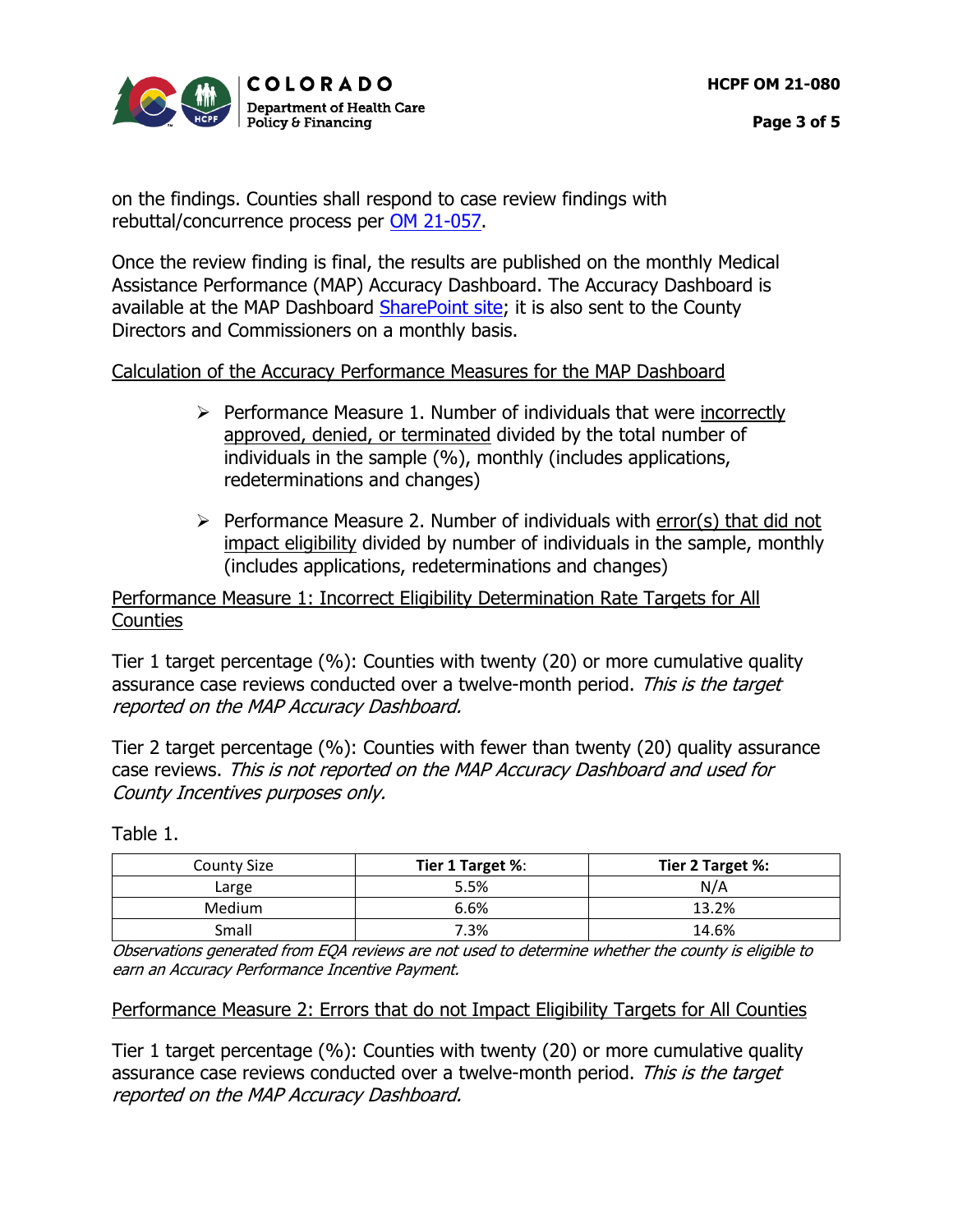

Tier 2 target percentage (%): Counties with fewer than twenty (20) cumulative quality assurance case reviews conducted over a twelve-month period. This is not reported on the MAP Accuracy Dashboard and used for County Incentives purposes only.

#### Table 2.

| <b>County Size</b> | Tier 1 Target %: | Tier 2 Target %: |
|--------------------|------------------|------------------|
| Large              | 17.9%            | N/A              |
| Medium             | 16.9%            | 20.9%            |
| Small              | 23.2%            | 27.2%            |

Based on EQA sampling, large counties will exceed twenty cumulative quality assurance reviews over the twelve-month period, resulting in no Tier 2 target for large counties.

#### Earning the Accuracy Performance Incentive Payment

After the second semi-annual due date, July 5, 2022, the Department will use the June/July 2022 MAP Accuracy Dashboard cumulative twelve-months data to determine if counties met the targets in Table 1 **and** Table 2. Counties will be eligible for the Accuracy Performance Incentive Payment if **both** targets, based on county size, are met, based on the cumulative twelve-months data.

#### Tips for Achieving Accuracy Targets

Reviewing EQA information

- Provide the entirety of the case file for the individual being reviewed; any and all documentation supporting the eligibility determination should be submitted.
- Be proactive with the QA case review findings; share case review findings, especially errors, with all impacted staff.
- Work with staff to access training documentation based on errors reported.
- Be willing to revise and improve processes that are causing or impacting errors reported.

Using MAP Accuracy Dashboards

- Ensure your county's MAP Performance Owners have access to the county's MAP Accuracy Dashboard, which should be reviewed monthly.
- Proactively monitor the MAP Accuracy Dashboard to ensure targets are met; if targets are not met, use EQA case review information to identify the root causes for errors that are causing the county to not meet the accuracy targets.